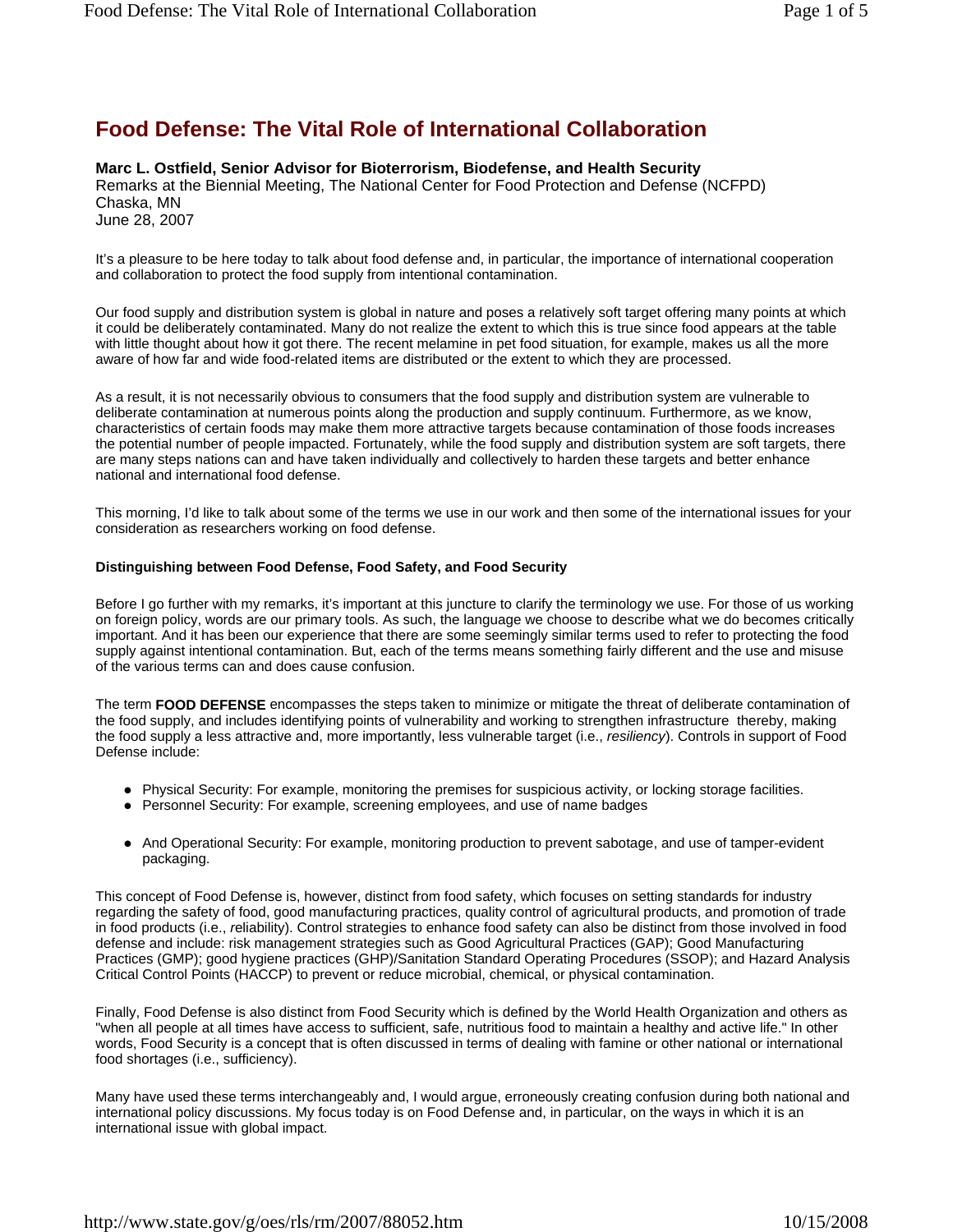I should start off by indicating that there is a genuine terrorist threat to the global food supply, both at the production and processing stages. In May 2002, the World Health Assembly recognized this threat when it stated that "the malicious contamination of food for terrorist purposes is a real and current threat, and deliberate contamination of food at one location could have global public health implications." Evidence indicates that terrorist groups have considered the food supply as a target. Before the September 11 terrorist attacks in the United States, many modern bioterrorism attacks were perpetrated using food products with the express purpose of extortion, corporate sabotage, terrorism, political influence, destruction of brand or company image, and/or destruction of an economic sector. Materials discovered at Al Qaeda training camps in Afghanistan show knowledge of specific agents that could be used to contaminate the food supply (their sources, maintenance, growth and toxicity) and the potential of the food supply as a means of distributing those agents for maximum harm.

The food supply is a relatively soft target offering many points at which it could be deliberately contaminated:

- It is mass produced and rapidly distributed worldwide. Contamination could cause morbidity or mortality on a global scale.
- Some foods are more attractive targets because their contamination would reach even larger numbers of people.
- Vulnerable food products include those that are mixed during production to allow uniform distribution of an agent throughout the product; those with a short shelf-life, increasing the chance that the food will be consumed prior to detection of contamination; those that are easily accessible to a terrorist (e.g., open access to food production facilities, or unlocked trucks, etc.); and those that are made in large batches allowing great volumes to be contaminated at one time.
- Furthermore, a number of agents could be used to contaminate food, ranging from microbial agents typically seen in unintentional outbreaks of foodborne illness, pathogenic organisms not normally associated with food consumption, to organisms that have been genetically modified to be more lethal, to biologically derived toxins, to highly toxic chemical agents.

It's clear from the historical evidence that the food supply presents an appealing target to those who would wish to cause harm to human health, economic well being, or sociopolitical stability. The deliberate contamination of the food supply is neither a new nor novel threat. Throughout history, we have seen episodes of intentional contamination sicken many individuals; and we've seen these episodes not necessarily with the intent to kill, but rather, to cause economic loss. For instance, in 1978, deliberate contamination of Israeli citrus with the heavy metal mercury resulted in several people sickened in the Netherlands and West Germany. Terrorists stated they were targeting the Israeli economy.

Other U.S. and international examples in recent history include:

In 1984, the Rajneeshee religious group contaminated salad bars in the U.S. state of Oregon in hopes of affecting the outcome of a local election. This incident caused 751 cases of salmonellosis and resulted in the hospitalization of 45 of the victims.

That same year, Japan also dealt with deliberate contamination when someone contaminated candy in an attempt to extort money from the manufacturer.

More recently, China had to address this issue when, in 2002, 40 people died and 200 individuals were hospitalized in Nanjing after the owner of a fast-food outlet poisoned a competitor's breakfast foods with rat poison.

One year earlier, 120 people in China were sickened when the owners of a noodle factory reportedly laced their food with rat poison.

Furthermore, in May 2003 in Michigan, a supermarket employee pleaded guilty to intentionally contaminating 200 pounds of ground beef with an insecticide containing nicotine. Although the tainted meat was sold in only one store, 111 people, including approximately 40 children, were sickened.

These are only *a few* examples of deliberate attacks; importantly, it is believed that other attacks with more limited impact may go undetected.

A deliberate attack on food could and would be devastating, especially if a dangerous agent were used. If one looks at accidental or other unintentional incidences of contamination, it is not hard to extrapolate the extent of damage from a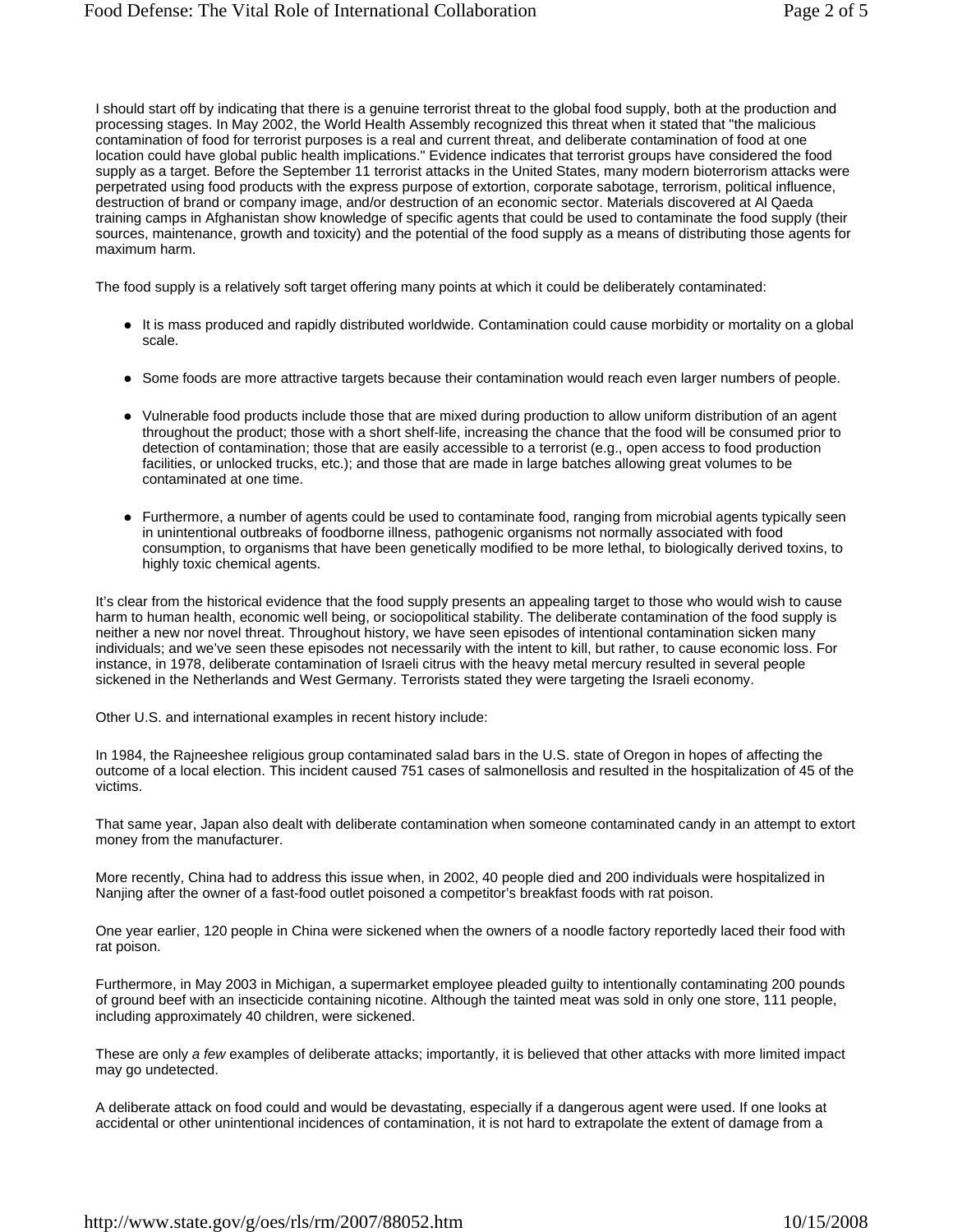#### deliberate attack.

By now, we are all familiar with last year's *E. coli* O157:H7 outbreaks from contaminated spinach, leading to a national recall in the U.S. In total, 26 states were affected, more than 200 people were sickened, and 3 people died. And the impact of this incident was international in scope. Like the U.S., Canada, for example, ended up advising consumers not to eat U.S. spinach. By some estimates, this outbreak may have cost up to \$74 million. Even a rumor or hoax can have a significant impact, as we saw in 2001 when rumors surfaced about Foot and Mouth Disease in Kansas. That rumor resulted in an estimated \$50 million loss.

Thus, in addition to the public health impacts of intentional food contamination, the economic consequences could also be staggering. An attack on the food supply would only have to sicken or kill a few individuals to have far reaching and substantial economic consequences, including direct costs for response to an attack, disruption of food distribution, trade restrictions, long-term loss of consumer confidence, and ultimately, loss of market-share to a competing company or nation. Any of these consequences might carry a heavy economic and political toll.

Though the direct and indirect costs associated with the food sabotage are difficult to fully track or anticipate, reports from unintentional contamination incidents are important indicators of the possible economic consequences if a large-scale deliberate event were to occur. USDA, for example, estimates that food-borne illnesses linked to just five pathogens cost the U.S. economy \$6.9 billion annually. The psychological effects on consumer behavior as a result of fear and anxiety over the possibility of a contaminated food product (loss in consumer confidence) can also have a ripple effect on other aspects of the economy.

This problem is not exclusive to the U.S. Given Europe's experience with natural outbreaks of BSE (or "Mad Cow Disease") and incidents such as the Belgium dioxin contamination episode in 1999 European officials are acutely aware of the potential impact of a deliberate contamination in terms of human life, shorter term economic cost, permanent market loss, and potential political fall-out would be significant. While the human death toll from Creutzfeldt-Jakob Disease (CJD) in the UK has been relatively low (161 as of June 4), the linkage between BSE and human health led to international bans of British beef imports, depressed markets for British beef, crippled the UK's cattle industry, and destroyed consumer confidence in the UK's ability to handle a health and agriculture threat. These outcomes ultimately resulted in the creation of a new food regulation authority in the UK. In fact, several years ago during a meeting with counterterrorism officials from a European partner, when we began talking about agroterrorism and food defense issues, they said they were comfortable with the conversation provided that we did not utter the phrases "Foot and Mouth Disease (FMD)" and "Bioterrorism" in the same sentence, such was the concern about the consequences of even hinting at the possibility of using the disease as a deliberate bioterrorism attack on the agricultural system. To begin making the food supply system less attractive to a potential terrorist, the U.S. has begun taking many proactive steps.

Within the U.S., we are taking a multi-pronged approach. At the national policy level, Homeland Security Presidential Directive/HSPD 9 gives key federal agencies responsibility for identifying and prioritizing sector-critical infrastructure and key resources for establishing protection requirements; developing awareness and early warning capabilities to recognize threats; mitigating vulnerabilities at critical production and processing nodes; enhancing screening procedures for domestic and imported products; and enhancing response and recovery procedures.

The Public Health Security and Bioterrorism Preparedness and Response Act of 2002 (usually referred to as The Bioterrorism Act) established national provisions to inspect food offered for import at ports of entry into the U.S, with the greatest priority given to inspections to detect the intentional contamination of food. Regulations to enhance Food Defense under the Bioterrorism Act provide for the registration of food facilities, prior notification of imported food shipments, establishment and maintenance of records, and administrative detention of any food for up to 30 days when there is credible evidence that the food poses a serious threat to humans or animals.

Vulnerability assessments the U.S. Departments of Agriculture, Homeland Security, the Department of Health and Human Services' Food and Drug Administration, and the Federal Bureau of Investigation are working closely together with State Departments of Agriculture and Health as well as the private sector to identify the most critical nodes or vulnerabilities along the food supply and production system, using the vulnerability assessment tool, CARVER + Shock. EPA has also used this tool to analyze the drinking water infrastructure in the U.S. CARVER is an acronym which stands for Criticality, Accessibility, Recuperability, Vulnerability, Effect, and Recognizability all attributes used to evaluate the effectiveness of a target for terrorist attack. In addition to CARVER, the tool evaluates a seventh attribute, the combined health, economic, and psychological impacts or the "Shock" attributes of an attack.

Surveillance the U.S. has established individual diagnostic laboratory networks to monitor human, animal, and plant health, as well as the food and water supplies. These individual networks are now working together under the Integrated Consortium of Laboratory Networks, or ICLN and play a significant role in monitoring the food supply as it moves from "farm to fork." This increasing ability to quickly identify outbreaks of foodborne illness could ensure that outbreaks or unusual patterns of illness are investigated quickly. As part of this surveillance, the U.S. is increasing national participation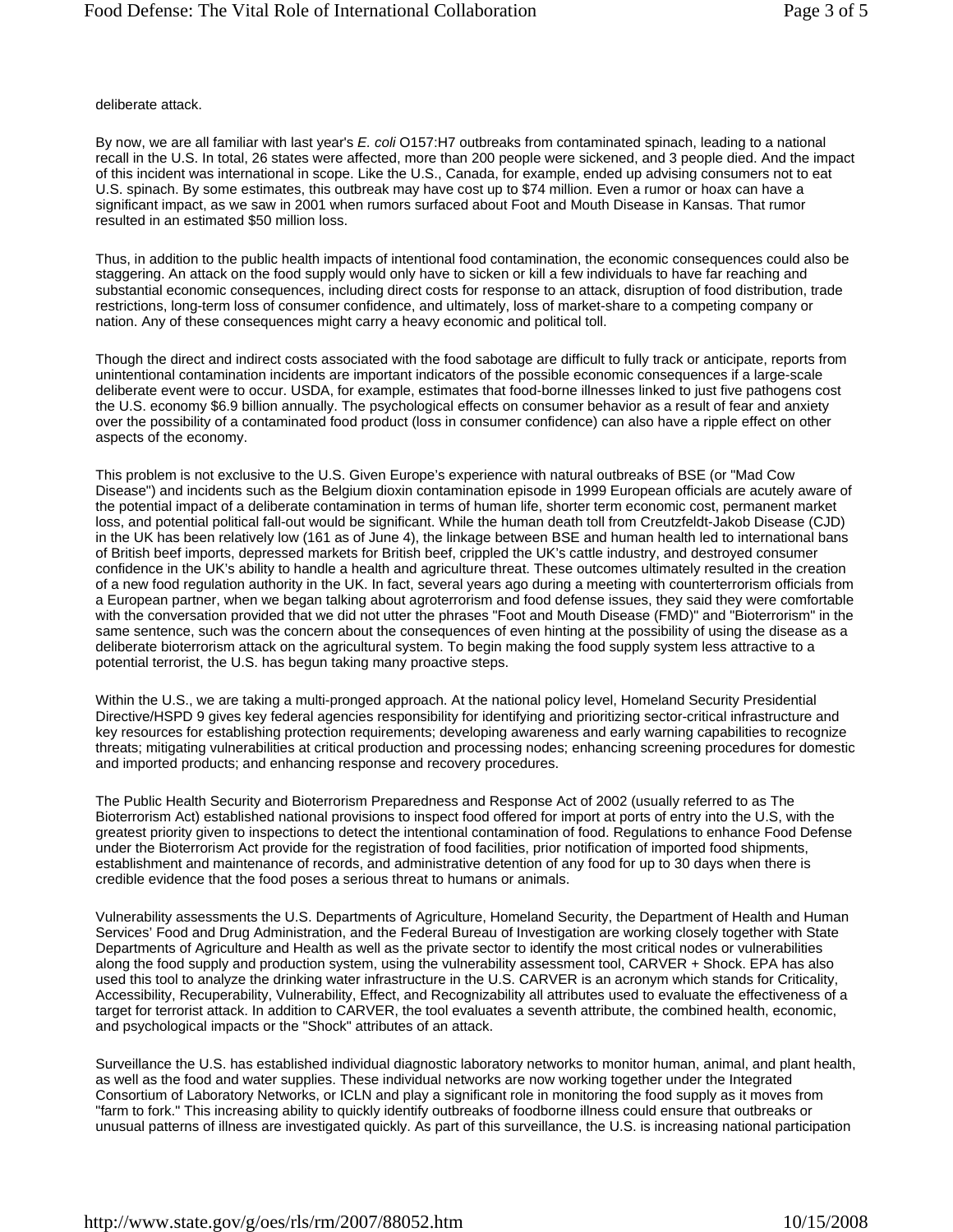in the first Internet-based food safety system eLEXNET (Electronic Laboratory Exchange Network). This shared electronic data system consolidates and shares microbial food contamination findings among federal, state and local laboratories increasing speed, awareness, and coordination to prevent or respond to deliberate threats to the food supply.

Working with private industry to reduce threats and contain outbreaks of foodborne illness. In this process, U.S. agencies have issued new industry guidance on security measures, and have encouraged specific additional industry security measures in response to the increased threat level. These help food producers, warehouses, importers, stores, restaurants, and other food establishments to minimize the risk that their food will be subject to intentional contamination or tampering.

Information sharing The Strategic Partnership Program Agroterrorism (SPPA) initiative is designed to gather information to provide stakeholders with comprehensive reports including warnings and indicators, key vulnerabilities, and potential mitigation strategies.

In addition to this work within the U.S., we have also begun raising the issue of Food Defense internationally. In my international travels, I often hear skepticism about U.S. perceptions of the threat of bioterrorism or of the needed actions. The degree to which bioterrorism is seen to be a significant security threat affects our individual and collective willingness to invest resources in biodefense. And the nature of respective national threat assessments will influence the kinds of international programs put in place to defend against bioterrorism.

Fortunately, we have found that Food Defense is often the exception to this international skepticism. When raising food defense and agroterrorism issues, officials overseas seem to "get it" and often indicate that they share the same concerns, probably because of the potential widespread consequences to an economy and the supporting infrastructure. Many countries have also had problems with unintentional contamination of food supplies, so they understand some of the implications already.

For example, in 2004, the U.S. introduced bioterrorism onto the agenda for the G8 leaders, leading to the G8 leaders' statement that year covering the issue of "Defending Against Bioterrorism." One component of that work articulated by G8 leaders was to increase protection of the global food supply. In 2005, G8 nations built on this policy foundation and put together some of the first-ever international technical and policy events looking at initial steps in food defense.

Taking this work even further, at U.S. initiative, the Asia Pacific Economic Cooperation (APEC) forum has enthusiastically embraced the Food Defense issue. Last year, for the first time ever, all 21 APEC economies signed onto a U.S.-Australia-Chile co-sponsored Food Defense Initiative to "Mitigate the Terrorist Threat to the APEC Food Supply." And just two weeks ago, officials from 15 APEC economies, as well as representatives from the private sector, met in Hanoi for the second step in the APEC process to strengthen food defense methodologies. We are now working with other APEC economies to further share strategies and develop and articulate APEC Food Defense Principles perhaps the first time a multilateral entity has attempted to tackle this critical counterterrorism issue.

We face several key challenges when discussing food defense internationally looking at increased awareness, and at international collaboration in response to an event (whether real or hoax).

Overall, I find international colleagues, for the most part, to be receptive and enthusiastic to collaborate on food defense. At the same time, even among close allies, I have been surprised by some of the questions and concerns that international colleagues have raised. For example, proposing food defense collaboration can lead to the question "What do you know that I don't?" The U.S. must often explain that, even in the absence of a specific threat to a particular food or area, we believe that putting the time, energy, and resources into food defense represents a prudent and precautionary contribution to all of our efforts to combat bioterrorism.

Additionally, sometimes international partners voice concerns (or, more often, hint at concerns) that collaborative work on Food Defense will affect cross-border trade somehow inadvertently creating unexpected trade restrictions or barriers.

In the event of a terrorist attack (or even a hoax), the international challenges could be substantial. As we all know, internal coordination for any government may often be particularly difficult in the midst of a crisis, especially if multiple ministries or sectors are involved as would be the case in the event of an attack on the food supply. We should imagine having to coordinate activities within not one, but multiple countries in response or mitigation. Bans on food imports, and the potentially permanent loss of markets, could be immediate impacts of such a situation. Furthermore, not being able to effectively coordinate a food defense response among multiple nations has the potential to create, in the short term, tension among trade partners, and over the longer term, lasting diplomatic tensions.

One final challenge to stimulating and continuing this international dialogue is that of competing priorities. Food Defense,